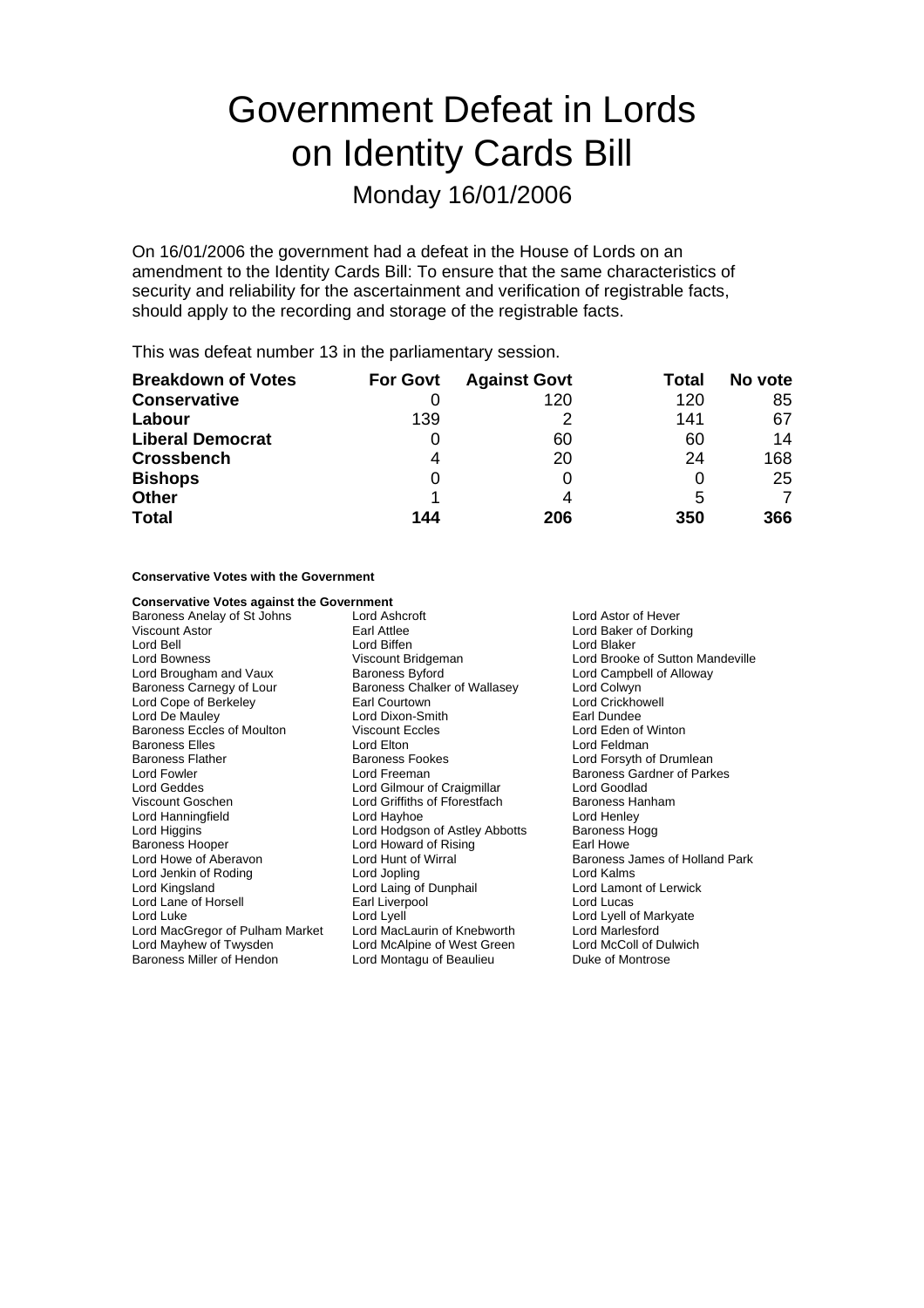Lord Moore of Lower Marsh Baroness Morris of Bolton Lord Mowbray and Stourton Lord Mover Lord Morris of Braintree<br>
Lord Moynihan Lord Murton of Lindisfarne Lord Newton of Braintree Baroness Seccombe<br>
Baroness Sharples<br>
Lord Shaw of Northstead Baroness Wilcox

Lord Murton of Lindisfarne<br>Earl Northesk Baroness Noakes **Earl Northesk Baroness O'Cathain**<br>Earl Onslow **Baroness Park of Monmouth** Baroness Perry of Sc Lord Quinton **Baroness Rawlings** Cord Reay<br>
Lord Reaton **Baroness Rawlings** Cord Reader<br>
Lord Reaton **Baroness Rawlings** Cord Rotherwick Lord Rotherwick Lord Saatchi<br>
Earl Selborne Lord Selsdon<br>
Lord Selsdon Earl Shrewsbury **Lord Skelmersdale** Lord Steven Lord St John of Fawsley<br>
Lord Steinberg **Lord Sterling of Plaistow** Lord Stewartby Lord Steinberg **Lord Sterling of Plaistow Lord Stevart Cord Stewart**<br>Lord Strathclyde **Lord Taylor Stevart Cord Texart Cord Texart**<br>Lord Tebbit Lord Strathclyde Lord Taylor of Warwick Lord Tebbit Lord Trefgarne **Baroness Trumpington** Miscount Ullswater of the Baroness Trumpington Cord Viscount Ullswater<br>
Baroness Trumpington Lord Viscount Ullswater<br>
Lord Waddington Lord Wade of Choriton Lord Wakeham Lord Wade of Chorlton Lord Wakeha<br>Lord Windlesham Lord Wolfson

### **Labour Votes with the Government**

Lord Bach Lord Barnett Lord Bassam of Brighton Lord Berkeley Lord Bernstein of Craigweil Baroness Billingham Lord Brooke of Alverthorpe Lord Burlison **Lord Campbell-Savours** Lord Canter Lord Carter Lord Carter Lord Canter Lord Christopher **Lord Christopher** Lord Carter of Coles **Viscount Chandos** Chandos Lord Christopher<br>Baroness Clark of Calton **Lord Clarke of Hampstead** Lord Clinton-Davis Baroness Clark of Calton **Lord Clarke of Hampstead** Lord Clinton-Davis<br>Baroness Cohen of Pimlico **Lord Corbett of Castle Vale** Baroness Corston Baroness Cohen of Pimlico **Lord Corbett of Castle Vale** Baroness Corston<br>Baroness Crawley **Lord Cunningham of Felling** Lord Davies of Oldham Baroness Dean of Thornton-le-Fylde Lord Dixon<br>Lord Dus Lord Dus Lord Dus Lord Dus Lord Dus Lord Dubs Lord Dubs Lord Dubs Baroness Farrington of Ribbleton Lord Faulkner of Worcester Lord Filkin Lord Foster of Bishop Auckland Lord Foulkes of Cumnock Lord Fyfe of Fairfield Baroness Gale <sup>1</sup> 1980 Lord Gavron 1980 Lord Baroness Gibson of Market Rasen<br>Lord Giddens 1980 Lord Baroness Golding 1980 Lord Goldsmith Lord Gordon of Strathblane Lord Gould of Brookwood Lord Grabiner Lord Griffiths of Burry Port Lord Grocott Lord Harris of Lord Harris of Lord Harris of Lord Harris of Lord Harris of Lord Harris of Lord Harris of Lord Harris of Lord Harris of Lord Harris of Lord Harris of Lord Harris of Lord Harrison Lord Hart of Chilton Baroness Hayman **Lord Hart of Chilton** Lord Hogg of Cumbernauld Lord Howarth of Newport Baroness Howells of St Davids<br>
Lord Howie of Troon Lord Hoyle Cord Hovels and Burd Hughes of Woodside Lord Howie of Troon **Lord Hoyle** Lord Hoyle **Lord Hughes of Woodside**<br>
Lord Hunt of Chesterton **Lord Hunt of Kings Heath** Lord Irvine of Lairg Baroness Jay of Paddington Lord Jones Lord Jordan Lord Judd **Lord King of West Bromwich**<br>
Lord Kirkhill **Lord Lavard** Lord Levy Lord Lipsey Lord Lofthouse of Pontefract Lord Macdonald of Tradeston Lord Mackenzie of Framwellgate Lord MacKenzie of Culkein<br>Lord Mason of Barnsley Baroness Massey of Darwen Lord Maxton Lord Mason of Barnsley **Baroness Massey of Darwen Lord Maxton**<br>Baroness McDonagh **Baroness Lord McIntosh of Haringey** Baroness McIntosh of Hudnall Baroness McDonagh **Lord McIntosh of Haringey**<br>
Lord McKenzie of Luton<br>
Lord Moonie Lord McKenzie of Luton<br>
Lord McKenzie of Luton Lord Moonie Cord Moonie Charles Baroness Morgan of Drefelin<br>
Baroness Morris of Yardley Lord Morris of Aberavon Lord O'Neill of Clackmannan Lord Pendry Theory Caroness Pitkeathley Theory Cord Plant of Highfield<br>
Lord Ponsonby of Shulbrede Baroness Prosser Cord Puttnam Lord Ponsonby of Shulbrede Baroness Prosser **Lord Puttnam**<br>
Lord Radice **Baroness Ramsay of Cartvale** Lord Randall of St Budeaux Lord Radice <sup>T</sup><br>Baroness Rendell of Babergh Theoric Lord Richard Cartvale Theoric Lord Robertson of Port Ellen Baroness Rendell of Babergh Lord Richard<br>
Lord Rooker Cord Election of Rosser Lord Rooker **Lord Rosser** Cord Rosser **Baroness Royall of Blaisdon**<br>
Lord Sainsbury of Turville **Baroness Scotland of Asthal** Lord Sewel Lord Sainsbury of Turville **Baroness Scotland of Asthal** Lord Sewel<br>
Lord Sheldon **Baroness Scotland of Asthal** Lord Smith

Lord Adonis<br>
Lord Archer of Sandwell **Baroness Amos** Lord Ashley of Stoke<br>
Lord Archer of Sandwell<br>
Lord Ashley of Stoke<br>
Baroness Ashton of Upholla Lord Bilston Lord Borrie Lord Bragg Lord Cunningham of Felling Lord Davies of Lord Dixon<br>
Lord Dixon<br>
Lord Dravson Lord Evans of Temple Guiting<br>Lord Faulkner of Worcester Lord Gidding<br>Lord Gould of Brookwood Baroness Henig<br>
Lord Howarth of Newport<br>
Baroness Howells of St David Lord Hunt of Kings Heath Lord Layard Lord Lea of Crondall<br>
Lord Lipsey Lord Lofthouse of Po Lord Morris of Aberavon Lord O'Neill of Clackmannan<br>Baroness Pitkeathley Lord Plant of Highfield

Earl Onslow Baroness Park of Monmouth Baroness Perry of Southwark<br>
Lord Peyton of Yeovil Baroness Platt of Writtle Lord Plummer of St Marylebor Lord Peyton of Yeovil **Baroness Platt of Writtle Corporation** Lord Plummer of St Marylebone<br>Lord Quinton Lord Reaville Baroness Rawlings **Corporation Lord Reav** Baroness Sharples **Exercise Sharples Constructs Constructs** Lord Shaw of Northstead Baroness Shephard of Northwold<br>
Earl Shrewsbury **Example Shares** Lord Skelmersdale **Lord Stephard Shares Lord Stephard Shares** Lord Stepha

> Baroness Ashton of Upholland Lord Smith of Leigh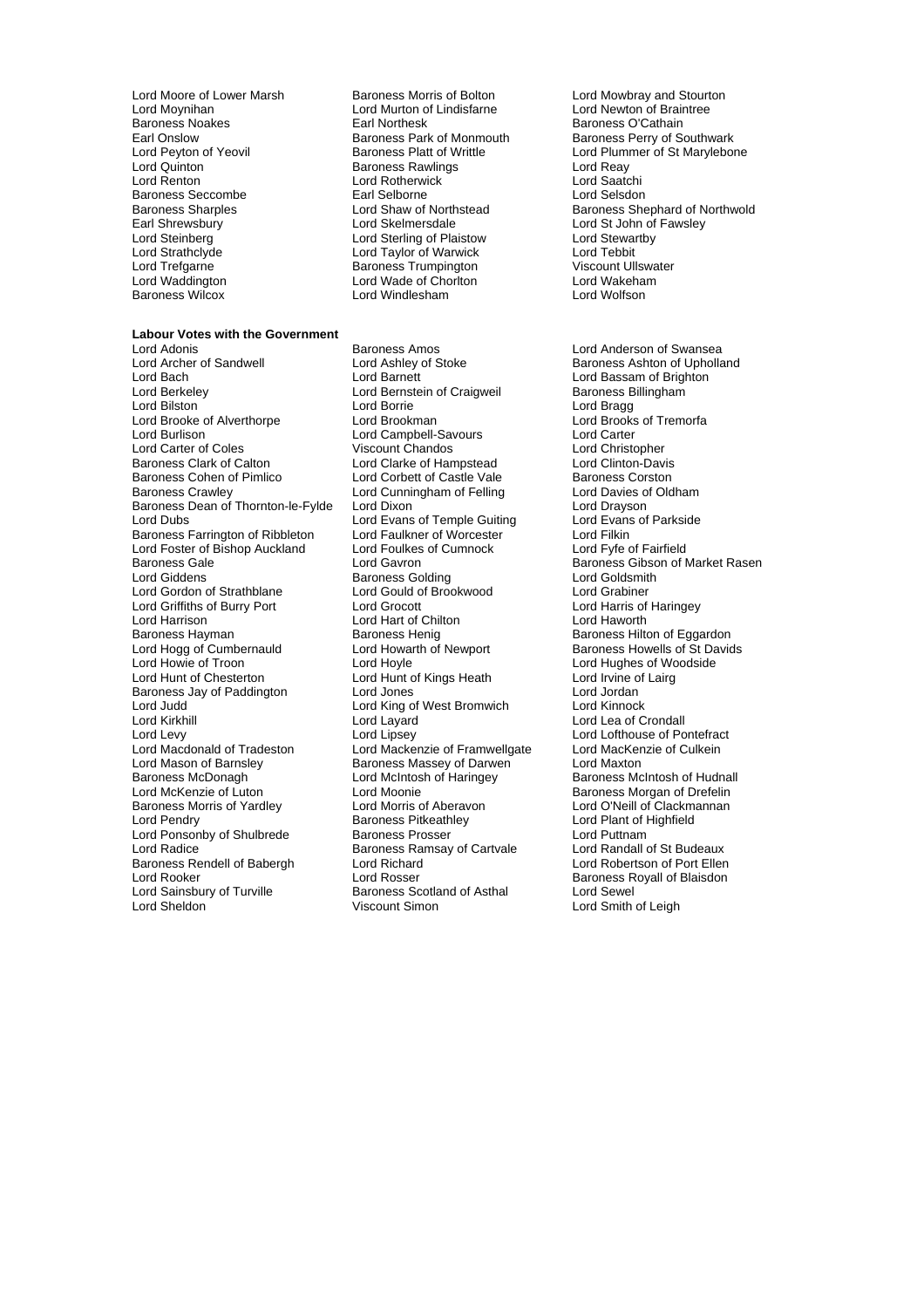Baroness Taylor of Bolton **Lord Taylor of Blackburn** Cord Temple-Morris Lord Temple-Morris Lord Temple-Morris Lord Triesman Baroness Thornton Lord Tomlinson<br>
Lord Truscott Lord Tunnicliffe Lord Truscott **Lord Turnicliffe** Lord Turnicliffe Lord Turnberg<br>
Baroness Uddin Lord Warner Lord Warner Christian Baroness Whit Baroness Uddin Lord Warner Baroness Whitaker Lord Woolmer of Leeds

Lord Williams of Elvel

Lord Snape Lord Soley Cord Soley Baroness Symons of Vernham Dean<br>
Baroness Taylor of Bolton Lord Taylor of Blackburn Lord Temple-Morris

Baroness Harris of Richmond<br>Lord Jones of Cheltenham

### **Labour Votes against the Government**<br>Lord Ahmed

Baroness Kennedy of The Shaws

#### **Liberal Democrat Votes with the Government**

### **Liberal Democrat Votes against the Government**

Lord Addington **Lack Construction Construction**<br>Baroness Barker **Construction Baroness Bonham-Carter of Yarnbury** Lord Bradsha Lord Chidgey Lord Dholakia Lord Dykes Viscount Falkland **Baroness Falkner of Margravine** Lord Fearn<br>
Lord Garden **Baroness Falkner of Margravine** Lord Goodhart Lord Garden **Earl Glasgow**<br> **Earl Greaves**<br> **Early Baroness Hamwee** Lord Holme of Cheltenham Lord Hooson Lord Kirkwood of Kirkhope Lord Lester of Herne Hill Baroness Linklater of Butterstone<br>
Lord Livsey of Talgarth Lord Mackie of Benshie Lord Maclennan of Rogart Baroness Maddock **Earl Mar and Kellie** Earl Mar and Hellie Lord McNally<br>Baroness Miller of Chilthorne Domer Lord Newby **Baroness Northover** Baroness Miller of Chilthorne Domer Lord Newby **Baroness Northover Constructs** Baroness Northover Lord Redesdale<br>
Lord Redesdale Constructs Lord Razzall Lord Phillips of Sudbury Lord Razzall<br>Lord Rennard Lord Roberts of Llandudno Lord Rennard Lord Roberts of Llandudno<br>
Lord Rodgers of Quarry Bank<br>
Lord Robert Lord Roberts of Llandudno<br>
Baroness Scott of Needham Market Baroness Sharp of Guildford Lord Shutt of Greetland Baroness Scott of Needham Market Baroness Sharp of Guildford Lord Shutt of Clifton Lord Shutt of Clifton Lord Shutt of Clifton Lord Smith of Clifton Lord Steel of Aikwood Lord Taverne Baroness Tonge<br>
Lord Tyler<br>
Lord Vallance of Tummel Lord Tyler Tube Tummel Lord Vallance of Tummel<br>
Lord Wallace of Saltaire Lord Wallance of Tummel Tube Corporation Baroness Williams of Cr

Baroness Bonham-Carter of Yarnbury Lord Bradshaw<br>Lord Dholakia **Brades** Lord Dykes Lord Mackie of Benshie Lord Maclennan of Rogart<br>
Earl Mar and Kellie **Lord McNally** Lord Russell-Johnston Baroness Thomas of Walliswood Lord Thomson Lord Tope Lord Tordoff

## **Crossbench Votes with the Government**

Lord Williamson of Horton

# **Crossbench Votes against the Government**

Lady Saltoun of Abernethy<br>Lord Wright of Richmond

Lord Condon **Condon Craigavon** Viscount Craigavon **Baroness Darcy de Knayth**<br>
Baroness D'Souza **Carl Exal Erroll** Carl Erroll Consumer Baroness Greengross Lord Greenway **Baroness Howe of Idlicote** Lord Hylton<br>
Lord Laird **Cord Roman Lord Palmer** Cord Roman Lord Rogan Lord Laird **Laird** Lord Palmer Lord Palmer Lord Rogan<br>
Lady Saltoun of Abernethy **Baroness Stern** Lord Walpole Lord Walpole Baroness Young of Hornsey

Viscount Montgomery of Alamein Lord Moser

Viscount Colville of Culross Baroness Greengross

Baroness Williams of Crosby

#### **Bishop Votes with the Government**

**Bishop Votes against the Government**

#### **Other Votes with the Government**

Lord Brett

#### **Other Votes against the Government**

Lord Beaumont of Whitley Lord Pearson of Rannoch Lord Stoddart of Swindon Lord Willoughby de Broke